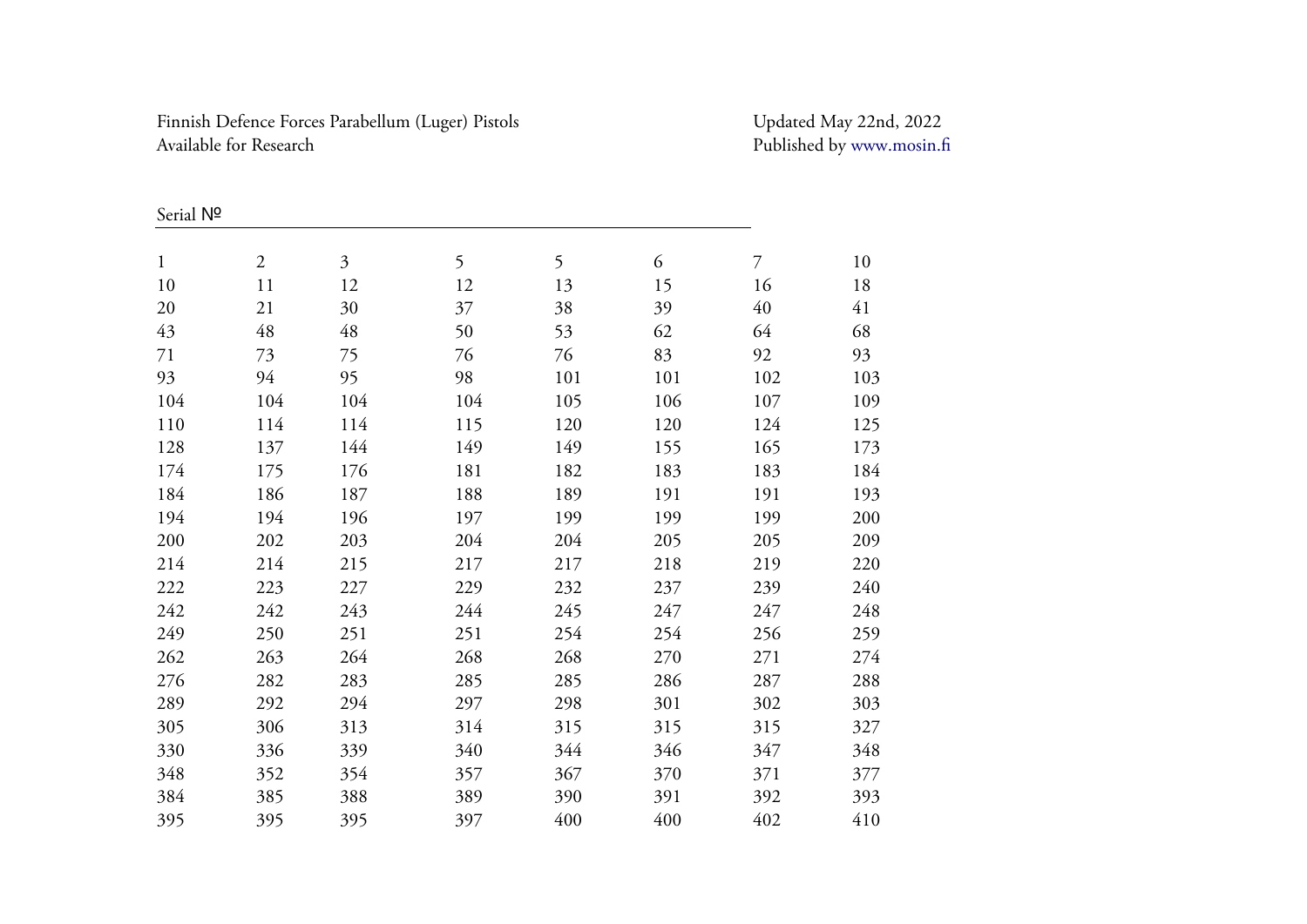| 476<br>477<br>478<br>481<br>483<br>484<br>489<br>497<br>498<br>498<br>514<br>493<br>505<br>515<br>540<br>525<br>527<br>528<br>536<br>539<br>547<br>555<br>558<br>560<br>561<br>562<br>553<br>563<br>569<br>563<br>570<br>570<br>574<br>575<br>576<br>596<br>609<br>626<br>633<br>580<br>586<br>587<br>642<br>645<br>649<br>634<br>637<br>641<br>643<br>684<br>692<br>699<br>671<br>677<br>705<br>717<br>739<br>743<br>751<br>752<br>755<br>760<br>761<br>781<br>797<br>798<br>770<br>776<br>778<br>788<br>805<br>807<br>810<br>822<br>828<br>828<br>829<br>840<br>836<br>837<br>837<br>841<br>842<br>842<br>859<br>862<br>863<br>855<br>856<br>858<br>857<br>867<br>882<br>886<br>887<br>889<br>870<br>871<br>903<br>906<br>914<br>899<br>901<br>909<br>917<br>918<br>920<br>927<br>927<br>934<br>938<br>942<br>947<br>947<br>950<br>954<br>952<br>956<br>958<br>962<br>963<br>967<br>970<br>971<br>976<br>982<br>986<br>987<br>992<br>1011<br>1012<br>1014<br>1014<br>1019<br>1023<br>1024<br>1025<br>1026<br>1027<br>1017<br>1036<br>1042<br>1043<br>1028<br>1032<br>1033<br>1039<br>1048<br>1060<br>1045<br>1049<br>1052<br>1053<br>1059<br>1061<br>1064<br>1069<br>1070<br>1075<br>1076<br>1077<br>1078<br>1083<br>1084<br>1087<br>1089<br>1090<br>1091<br>1099<br>1101<br>1104<br>1106<br>1116<br>1107<br>1111<br>1121<br>1122<br>1123<br>1125<br>1126<br>1128<br>1130<br>1140<br>1141<br>1141<br>1142<br>1142<br>1142<br>1138<br>1146<br>1146<br>1150<br>1151<br>1151<br>1154<br>1155<br>1162<br>1165<br>1169<br>1157<br>1158<br>1161<br>1171<br>1177<br>1181<br>1185<br>1191<br>1193<br>1193<br>1179<br>1203<br>1206<br>1208<br>1212<br>1197<br>1198<br>1199 | 411 | 414 | 416 | 426 | 441 | 450 | 451 | 460  |
|---------------------------------------------------------------------------------------------------------------------------------------------------------------------------------------------------------------------------------------------------------------------------------------------------------------------------------------------------------------------------------------------------------------------------------------------------------------------------------------------------------------------------------------------------------------------------------------------------------------------------------------------------------------------------------------------------------------------------------------------------------------------------------------------------------------------------------------------------------------------------------------------------------------------------------------------------------------------------------------------------------------------------------------------------------------------------------------------------------------------------------------------------------------------------------------------------------------------------------------------------------------------------------------------------------------------------------------------------------------------------------------------------------------------------------------------------------------------------------------------------------------------------------------------------------------------------------------------------------------------------------------------------------------------|-----|-----|-----|-----|-----|-----|-----|------|
|                                                                                                                                                                                                                                                                                                                                                                                                                                                                                                                                                                                                                                                                                                                                                                                                                                                                                                                                                                                                                                                                                                                                                                                                                                                                                                                                                                                                                                                                                                                                                                                                                                                                     |     |     |     |     |     |     |     | 490  |
|                                                                                                                                                                                                                                                                                                                                                                                                                                                                                                                                                                                                                                                                                                                                                                                                                                                                                                                                                                                                                                                                                                                                                                                                                                                                                                                                                                                                                                                                                                                                                                                                                                                                     |     |     |     |     |     |     |     | 523  |
|                                                                                                                                                                                                                                                                                                                                                                                                                                                                                                                                                                                                                                                                                                                                                                                                                                                                                                                                                                                                                                                                                                                                                                                                                                                                                                                                                                                                                                                                                                                                                                                                                                                                     |     |     |     |     |     |     |     | 550  |
|                                                                                                                                                                                                                                                                                                                                                                                                                                                                                                                                                                                                                                                                                                                                                                                                                                                                                                                                                                                                                                                                                                                                                                                                                                                                                                                                                                                                                                                                                                                                                                                                                                                                     |     |     |     |     |     |     |     | 563  |
|                                                                                                                                                                                                                                                                                                                                                                                                                                                                                                                                                                                                                                                                                                                                                                                                                                                                                                                                                                                                                                                                                                                                                                                                                                                                                                                                                                                                                                                                                                                                                                                                                                                                     |     |     |     |     |     |     |     | 577  |
|                                                                                                                                                                                                                                                                                                                                                                                                                                                                                                                                                                                                                                                                                                                                                                                                                                                                                                                                                                                                                                                                                                                                                                                                                                                                                                                                                                                                                                                                                                                                                                                                                                                                     |     |     |     |     |     |     |     | 634  |
|                                                                                                                                                                                                                                                                                                                                                                                                                                                                                                                                                                                                                                                                                                                                                                                                                                                                                                                                                                                                                                                                                                                                                                                                                                                                                                                                                                                                                                                                                                                                                                                                                                                                     |     |     |     |     |     |     |     | 652  |
|                                                                                                                                                                                                                                                                                                                                                                                                                                                                                                                                                                                                                                                                                                                                                                                                                                                                                                                                                                                                                                                                                                                                                                                                                                                                                                                                                                                                                                                                                                                                                                                                                                                                     |     |     |     |     |     |     |     | 730  |
|                                                                                                                                                                                                                                                                                                                                                                                                                                                                                                                                                                                                                                                                                                                                                                                                                                                                                                                                                                                                                                                                                                                                                                                                                                                                                                                                                                                                                                                                                                                                                                                                                                                                     |     |     |     |     |     |     |     | 762  |
|                                                                                                                                                                                                                                                                                                                                                                                                                                                                                                                                                                                                                                                                                                                                                                                                                                                                                                                                                                                                                                                                                                                                                                                                                                                                                                                                                                                                                                                                                                                                                                                                                                                                     |     |     |     |     |     |     |     | 805  |
|                                                                                                                                                                                                                                                                                                                                                                                                                                                                                                                                                                                                                                                                                                                                                                                                                                                                                                                                                                                                                                                                                                                                                                                                                                                                                                                                                                                                                                                                                                                                                                                                                                                                     |     |     |     |     |     |     |     | 834  |
|                                                                                                                                                                                                                                                                                                                                                                                                                                                                                                                                                                                                                                                                                                                                                                                                                                                                                                                                                                                                                                                                                                                                                                                                                                                                                                                                                                                                                                                                                                                                                                                                                                                                     |     |     |     |     |     |     |     | 847  |
|                                                                                                                                                                                                                                                                                                                                                                                                                                                                                                                                                                                                                                                                                                                                                                                                                                                                                                                                                                                                                                                                                                                                                                                                                                                                                                                                                                                                                                                                                                                                                                                                                                                                     |     |     |     |     |     |     |     | 864  |
|                                                                                                                                                                                                                                                                                                                                                                                                                                                                                                                                                                                                                                                                                                                                                                                                                                                                                                                                                                                                                                                                                                                                                                                                                                                                                                                                                                                                                                                                                                                                                                                                                                                                     |     |     |     |     |     |     |     | 892  |
|                                                                                                                                                                                                                                                                                                                                                                                                                                                                                                                                                                                                                                                                                                                                                                                                                                                                                                                                                                                                                                                                                                                                                                                                                                                                                                                                                                                                                                                                                                                                                                                                                                                                     |     |     |     |     |     |     |     | 918  |
|                                                                                                                                                                                                                                                                                                                                                                                                                                                                                                                                                                                                                                                                                                                                                                                                                                                                                                                                                                                                                                                                                                                                                                                                                                                                                                                                                                                                                                                                                                                                                                                                                                                                     |     |     |     |     |     |     |     | 944  |
|                                                                                                                                                                                                                                                                                                                                                                                                                                                                                                                                                                                                                                                                                                                                                                                                                                                                                                                                                                                                                                                                                                                                                                                                                                                                                                                                                                                                                                                                                                                                                                                                                                                                     |     |     |     |     |     |     |     | 961  |
|                                                                                                                                                                                                                                                                                                                                                                                                                                                                                                                                                                                                                                                                                                                                                                                                                                                                                                                                                                                                                                                                                                                                                                                                                                                                                                                                                                                                                                                                                                                                                                                                                                                                     |     |     |     |     |     |     |     | 983  |
|                                                                                                                                                                                                                                                                                                                                                                                                                                                                                                                                                                                                                                                                                                                                                                                                                                                                                                                                                                                                                                                                                                                                                                                                                                                                                                                                                                                                                                                                                                                                                                                                                                                                     |     |     |     |     |     |     |     | 1015 |
|                                                                                                                                                                                                                                                                                                                                                                                                                                                                                                                                                                                                                                                                                                                                                                                                                                                                                                                                                                                                                                                                                                                                                                                                                                                                                                                                                                                                                                                                                                                                                                                                                                                                     |     |     |     |     |     |     |     | 1028 |
|                                                                                                                                                                                                                                                                                                                                                                                                                                                                                                                                                                                                                                                                                                                                                                                                                                                                                                                                                                                                                                                                                                                                                                                                                                                                                                                                                                                                                                                                                                                                                                                                                                                                     |     |     |     |     |     |     |     | 1045 |
|                                                                                                                                                                                                                                                                                                                                                                                                                                                                                                                                                                                                                                                                                                                                                                                                                                                                                                                                                                                                                                                                                                                                                                                                                                                                                                                                                                                                                                                                                                                                                                                                                                                                     |     |     |     |     |     |     |     | 1060 |
|                                                                                                                                                                                                                                                                                                                                                                                                                                                                                                                                                                                                                                                                                                                                                                                                                                                                                                                                                                                                                                                                                                                                                                                                                                                                                                                                                                                                                                                                                                                                                                                                                                                                     |     |     |     |     |     |     |     | 1077 |
|                                                                                                                                                                                                                                                                                                                                                                                                                                                                                                                                                                                                                                                                                                                                                                                                                                                                                                                                                                                                                                                                                                                                                                                                                                                                                                                                                                                                                                                                                                                                                                                                                                                                     |     |     |     |     |     |     |     | 1092 |
|                                                                                                                                                                                                                                                                                                                                                                                                                                                                                                                                                                                                                                                                                                                                                                                                                                                                                                                                                                                                                                                                                                                                                                                                                                                                                                                                                                                                                                                                                                                                                                                                                                                                     |     |     |     |     |     |     |     | 1116 |
|                                                                                                                                                                                                                                                                                                                                                                                                                                                                                                                                                                                                                                                                                                                                                                                                                                                                                                                                                                                                                                                                                                                                                                                                                                                                                                                                                                                                                                                                                                                                                                                                                                                                     |     |     |     |     |     |     |     | 1132 |
|                                                                                                                                                                                                                                                                                                                                                                                                                                                                                                                                                                                                                                                                                                                                                                                                                                                                                                                                                                                                                                                                                                                                                                                                                                                                                                                                                                                                                                                                                                                                                                                                                                                                     |     |     |     |     |     |     |     | 1143 |
|                                                                                                                                                                                                                                                                                                                                                                                                                                                                                                                                                                                                                                                                                                                                                                                                                                                                                                                                                                                                                                                                                                                                                                                                                                                                                                                                                                                                                                                                                                                                                                                                                                                                     |     |     |     |     |     |     |     | 1156 |
|                                                                                                                                                                                                                                                                                                                                                                                                                                                                                                                                                                                                                                                                                                                                                                                                                                                                                                                                                                                                                                                                                                                                                                                                                                                                                                                                                                                                                                                                                                                                                                                                                                                                     |     |     |     |     |     |     |     | 1176 |
|                                                                                                                                                                                                                                                                                                                                                                                                                                                                                                                                                                                                                                                                                                                                                                                                                                                                                                                                                                                                                                                                                                                                                                                                                                                                                                                                                                                                                                                                                                                                                                                                                                                                     |     |     |     |     |     |     |     | 1194 |
|                                                                                                                                                                                                                                                                                                                                                                                                                                                                                                                                                                                                                                                                                                                                                                                                                                                                                                                                                                                                                                                                                                                                                                                                                                                                                                                                                                                                                                                                                                                                                                                                                                                                     |     |     |     |     |     |     |     | 1215 |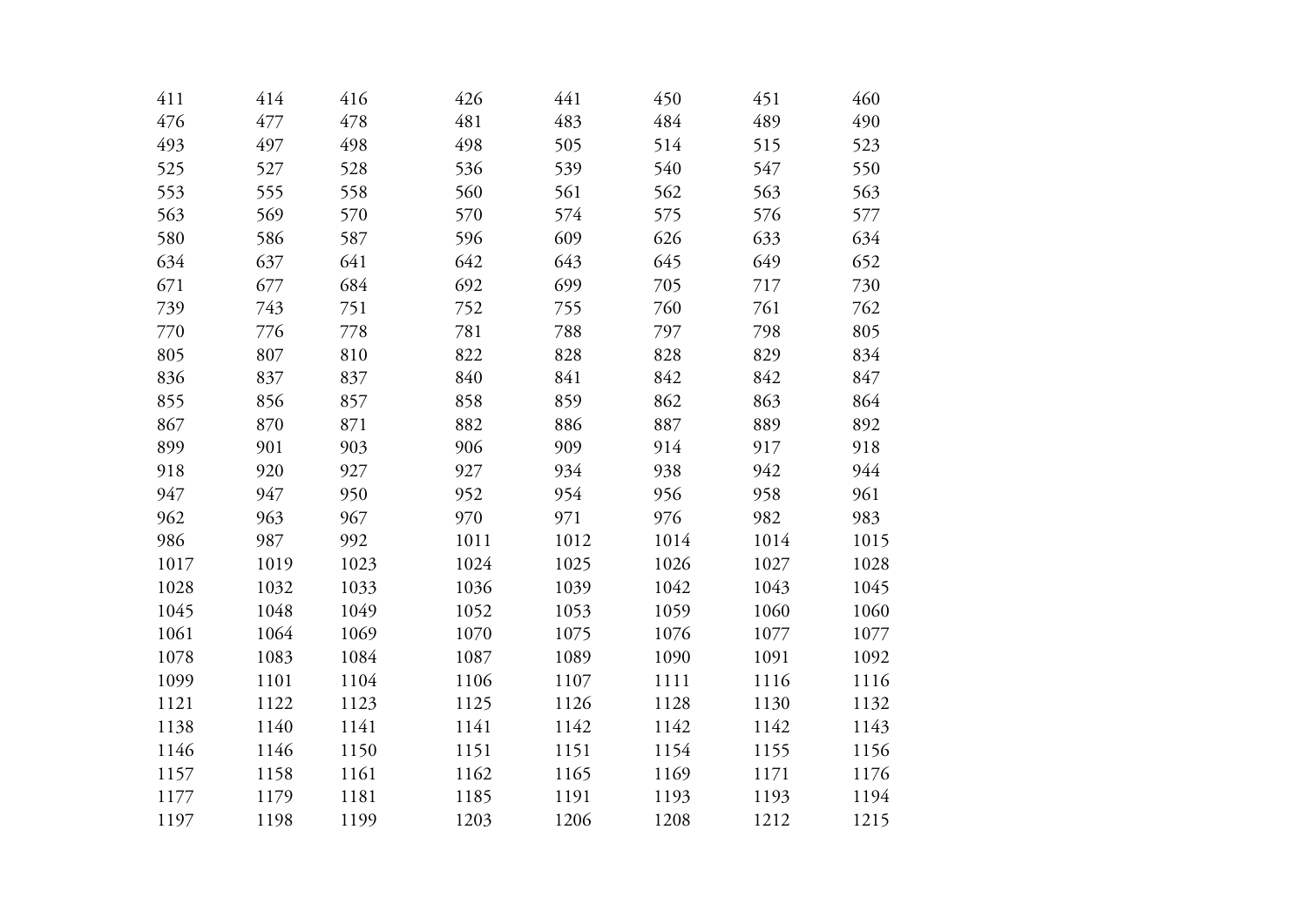| 1217 | 1229 | 1230 | 1231 | 1231 | 1242 | 1247 | 1252 |
|------|------|------|------|------|------|------|------|
| 1255 | 1257 | 1258 | 1260 | 1263 | 1264 | 1264 | 1271 |
| 1271 | 1273 | 1273 | 1273 | 1274 | 1276 | 1276 | 1286 |
| 1289 | 1290 | 1291 | 1295 | 1296 | 1303 | 1304 | 1305 |
| 1307 | 1312 | 1318 | 1320 | 1321 | 1322 | 1323 | 1327 |
| 1336 | 1338 | 1339 | 1341 | 1342 | 1342 | 1345 | 1346 |
| 1350 | 1352 | 1353 | 1355 | 1356 | 1357 | 1358 | 1359 |
| 1363 | 1368 | 1369 | 1370 | 1372 | 1376 | 1378 | 1382 |
| 1386 | 1388 | 1389 | 1390 | 1393 | 1394 | 1400 | 1400 |
| 1401 | 1402 | 1403 | 1404 | 1407 | 1408 | 1412 | 1416 |
| 1417 | 1420 | 1422 | 1423 | 1425 | 1426 | 1427 | 1427 |
| 1429 | 1429 | 1431 | 1431 | 1433 | 1434 | 1435 | 1436 |
| 1437 | 1438 | 1439 | 1440 | 1443 | 1452 | 1452 | 1463 |
| 1465 | 1466 | 1467 | 1470 | 1471 | 1474 | 1485 | 1488 |
| 1490 | 1491 | 1492 | 1493 | 1498 | 1500 | 1503 | 1506 |
| 1508 | 1509 | 1510 | 1511 | 1511 | 1514 | 1514 | 1515 |
| 1517 | 1519 | 1519 | 1523 | 1525 | 1528 | 1529 | 1530 |
| 1531 | 1532 | 1537 | 1538 | 1539 | 1539 | 1540 | 1541 |
| 1542 | 1543 | 1544 | 1546 | 1546 | 1547 | 1547 | 1549 |
| 1549 | 1550 | 1550 | 1551 | 1552 | 1552 | 1554 | 1554 |
| 1556 | 1558 | 1561 | 1562 | 1563 | 1567 | 1569 | 1571 |
| 1576 | 1577 | 1578 | 1580 | 1581 | 1583 | 1584 | 1584 |
| 1586 | 1587 | 1589 | 1590 | 1591 | 1591 | 1593 | 1594 |
| 1596 | 1597 | 1599 | 1600 | 1609 | 1610 | 1619 | 1620 |
| 1624 | 1625 | 1625 | 1625 | 1630 | 1632 | 1633 | 1635 |
| 1637 | 1638 | 1642 | 1643 | 1646 | 1648 | 1653 | 1656 |
| 1657 | 1666 | 1668 | 1669 | 1670 | 1670 | 1670 | 1671 |
| 1674 | 1679 | 1680 | 1681 | 1685 | 1685 | 1692 | 1692 |
| 1693 | 1695 | 1705 | 1706 | 1710 | 1712 | 1713 | 1713 |
| 1713 | 1718 | 1720 | 1722 | 1724 | 1724 | 1725 | 1726 |
| 1727 | 1729 | 1731 | 1732 | 1733 | 1737 | 1744 | 1745 |
| 1752 | 1762 | 1766 | 1766 | 1769 | 1771 | 1771 | 1772 |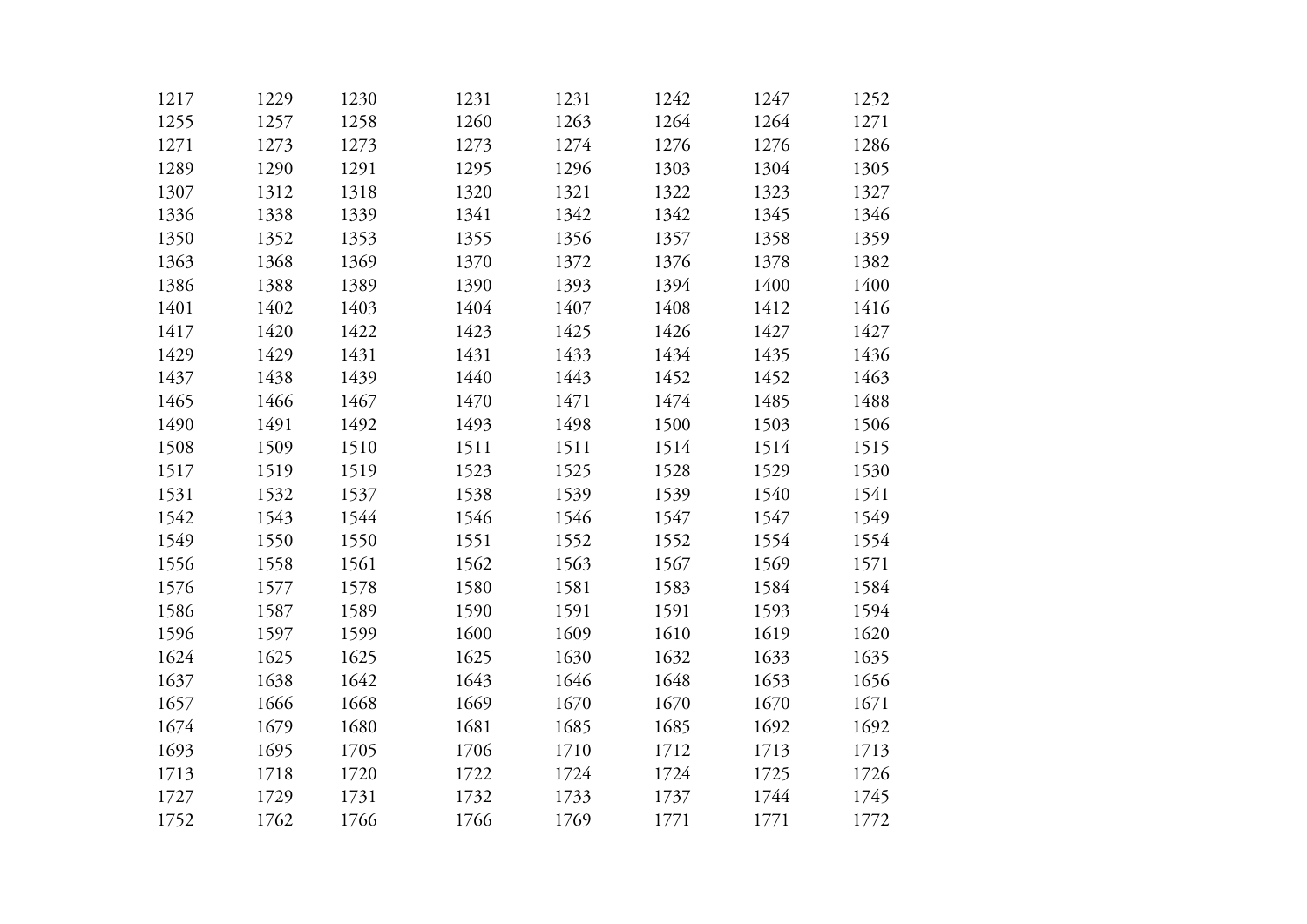| 1779 | 1780 | 1792 | 1795 | 1800 | 1812 | 1815 | 1818 |
|------|------|------|------|------|------|------|------|
| 1818 | 1820 | 1820 | 1823 | 1824 | 1825 | 1827 | 1830 |
| 1833 | 1835 | 1838 | 1839 | 1842 | 1842 | 1843 | 1846 |
| 1851 | 1854 | 1855 | 1861 | 1868 | 1869 | 1870 | 1872 |
| 1874 | 1877 | 1878 | 1881 | 1883 | 1885 | 1886 | 1887 |
| 1888 | 1889 | 1893 | 1894 | 1897 | 1904 | 1904 | 1905 |
| 1906 | 1906 | 1907 | 1908 | 1910 | 1910 | 1910 | 1911 |
| 1911 | 1912 | 1914 | 1917 | 1917 | 1918 | 1919 | 1921 |
| 1922 | 1924 | 1927 | 1932 | 1933 | 1938 | 1940 | 1946 |
| 1956 | 1962 | 1962 | 1963 | 1964 | 1967 | 1968 | 1970 |
| 1971 | 1973 | 1975 | 1977 | 1980 | 1983 | 1984 | 1988 |
| 1989 | 2000 | 2001 | 2002 | 2004 | 2008 | 2010 | 2013 |
| 2020 | 2021 | 2021 | 2022 | 2026 | 2033 | 2035 | 2039 |
| 2044 | 2049 | 2050 | 2071 | 2074 | 2079 | 2096 | 2100 |
| 2100 | 2103 | 2105 | 2107 | 2108 | 2108 | 2116 | 2119 |
| 2121 | 2127 | 2132 | 2135 | 2135 | 2136 | 2140 | 2143 |
| 2143 | 2145 | 2151 | 2152 | 2155 | 2159 | 2168 | 2168 |
| 2169 | 2172 | 2175 | 2176 | 2180 | 2185 | 2187 | 2192 |
| 2201 | 2201 | 2204 | 2205 | 2206 | 2209 | 2209 | 2212 |
| 2213 | 2217 | 2218 | 2220 | 2220 | 2222 | 2222 | 2224 |
| 2224 | 2233 | 2238 | 2241 | 2242 | 2244 | 2244 | 2246 |
| 2248 | 2248 | 2249 | 2252 | 2253 | 2254 | 2256 | 2258 |
| 2264 | 2266 | 2270 | 2271 | 2273 | 2274 | 2275 | 2276 |
| 2278 | 2279 | 2282 | 2283 | 2284 | 2292 | 2294 | 2301 |
| 2301 | 2305 | 2306 | 2309 | 2312 | 2314 | 2315 | 2316 |
| 2316 | 2317 | 2318 | 2319 | 2320 | 2323 | 2323 | 2324 |
| 2325 | 2327 | 2331 | 2333 | 2337 | 2339 | 2345 | 2346 |
| 2347 | 2348 | 2351 | 2352 | 2354 | 2361 | 2362 | 2363 |
| 2364 | 2367 | 2370 | 2374 | 2377 | 2378 | 2378 | 2379 |
| 2379 | 2380 | 2383 | 2393 | 2398 | 2401 | 2403 | 2406 |
| 2408 | 2409 | 2410 | 2411 | 2412 | 2422 | 2423 | 2424 |
| 2428 | 2428 | 2430 | 2431 | 2431 | 2432 | 2435 | 2435 |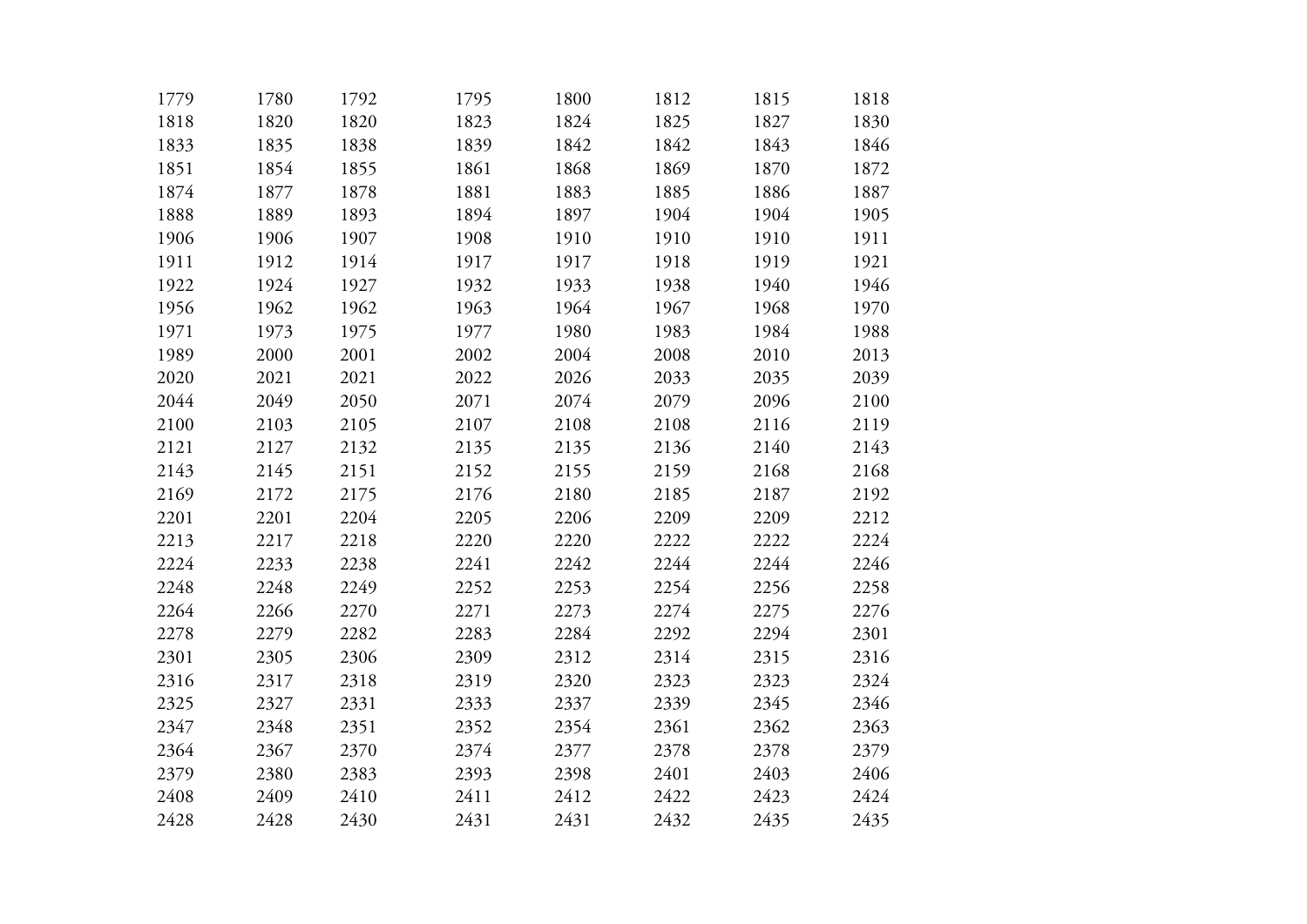| 2435 | 2436 | 2437 | 2437 | 2439 | 2440 | 2440 | 2441 |
|------|------|------|------|------|------|------|------|
| 2443 | 2444 | 2446 | 2449 | 2450 | 2453 | 2456 | 2457 |
| 2458 | 2459 | 2460 | 2462 | 2463 | 2464 | 2467 | 2468 |
| 2473 | 2475 | 2479 | 2481 | 2482 | 2483 | 2485 | 2490 |
| 2494 | 2497 | 2498 | 2498 | 2503 | 2503 | 2504 | 2506 |
| 2508 | 2510 | 2518 | 2521 | 2524 | 2526 | 2528 | 2529 |
| 2531 | 2533 | 2534 | 2536 | 2537 | 2537 | 2540 | 2542 |
| 2543 | 2546 | 2546 | 2555 | 2557 | 2558 | 2559 | 2560 |
| 2562 | 2567 | 2568 | 2576 | 2579 | 2588 | 2588 | 2591 |
| 2592 | 2594 | 2596 | 2601 | 2601 | 2604 | 2609 | 2613 |
| 2614 | 2616 | 2617 | 2620 | 2621 | 2623 | 2624 | 2626 |
| 2627 | 2628 | 2630 | 2631 | 2634 | 2636 | 2638 | 2638 |
| 2639 | 2645 | 2649 | 2650 | 2653 | 2657 | 2659 | 2670 |
| 2670 | 2677 | 2678 | 2683 | 2683 | 2683 | 2689 | 2690 |
| 2690 | 2690 | 2698 | 2701 | 2702 | 2707 | 2709 | 2714 |
| 2720 | 2720 | 2722 | 2726 | 2727 | 2734 | 2735 | 2736 |
| 2739 | 2740 | 2740 | 2744 | 2745 | 2746 | 2748 | 2750 |
| 2751 | 2753 | 2754 | 2758 | 2768 | 2769 | 2769 | 2769 |
| 2770 | 2770 | 2770 | 2772 | 2773 | 2778 | 2785 | 2786 |
| 2798 | 2799 | 2806 | 2807 | 2808 | 2811 | 2811 | 2828 |
| 2829 | 2831 | 2831 | 2835 | 2837 | 2840 | 2842 | 2842 |
| 2844 | 2845 | 2866 | 2867 | 2871 | 2872 | 2879 | 2879 |
| 2880 | 2881 | 2882 | 2883 | 2885 | 2886 | 2889 | 2891 |
| 2891 | 2893 | 2894 | 2896 | 2897 | 2899 | 2905 | 2906 |
| 2907 | 2909 | 2912 | 2912 | 2914 | 2915 | 2917 | 2920 |
| 2921 | 2926 | 2928 | 2936 | 2938 | 2939 | 2943 | 2943 |
| 2951 | 2955 | 2955 | 2957 | 2963 | 2968 | 2970 | 2972 |
| 2974 | 2978 | 2979 | 2983 | 2985 | 2993 | 2999 | 3003 |
| 3012 | 3017 | 3018 | 3023 | 3030 | 3032 | 3033 | 3035 |
| 3036 | 3038 | 3040 | 3045 | 3046 | 3047 | 3050 | 3051 |
| 3052 | 3054 | 3055 | 3057 | 3060 | 3062 | 3063 | 3065 |
| 3068 | 3070 | 3070 | 3072 | 3074 | 3075 | 3076 | 3078 |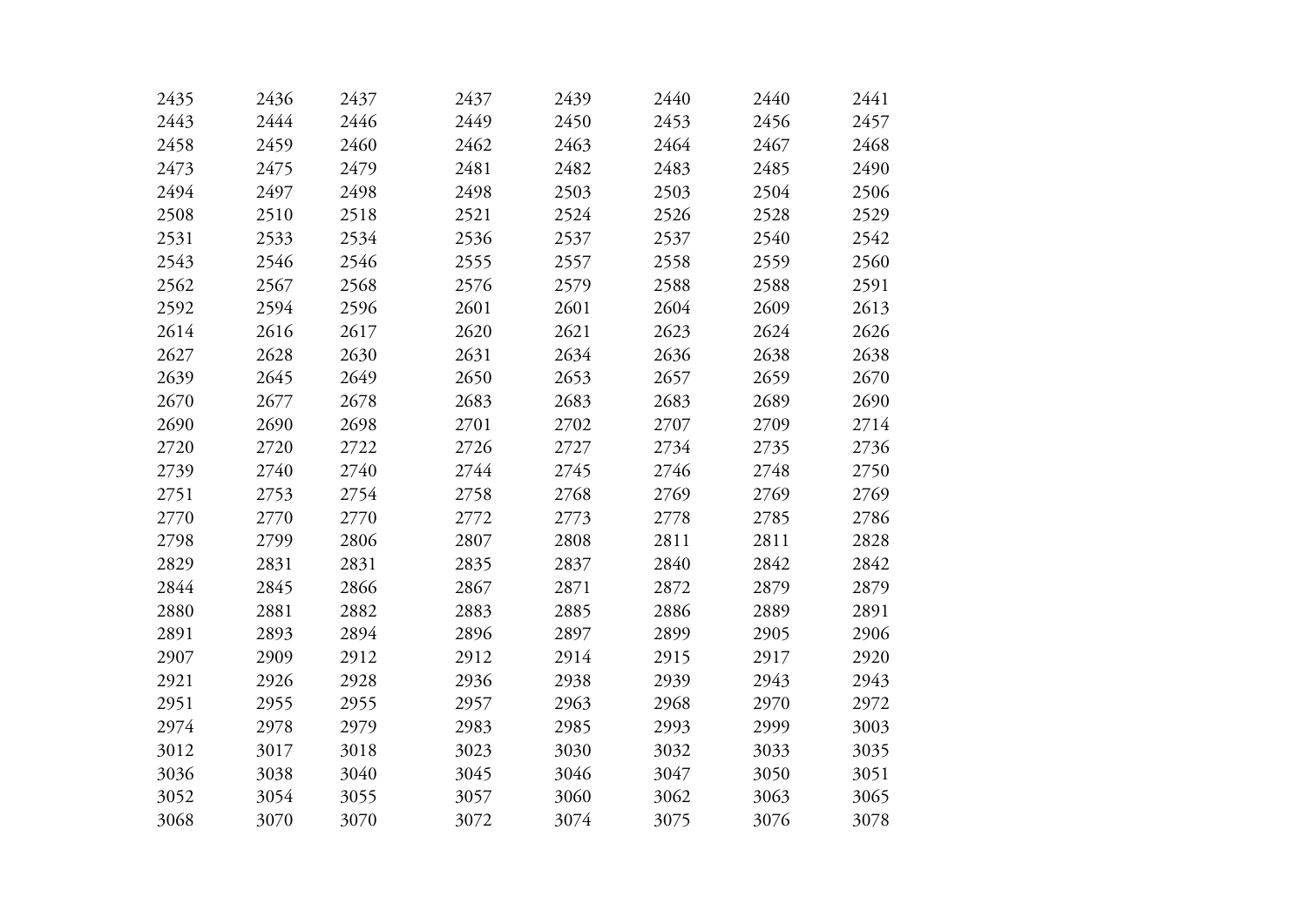| 3079 | 3081 | 3082 | 3083 | 3087 | 3088 | 3088 | 3094 |
|------|------|------|------|------|------|------|------|
| 3096 | 3100 | 3109 | 3114 | 3116 | 3118 | 3128 | 3128 |
| 3135 | 3136 | 3137 | 3146 | 3158 | 3160 | 3161 | 3162 |
| 3164 | 3172 | 3174 | 3175 | 3178 | 3181 | 3193 | 3196 |
| 3199 | 3201 | 3202 | 3204 | 3204 | 3205 | 3206 | 3207 |
| 3208 | 3209 | 3211 | 3212 | 3215 | 3216 | 3217 | 3218 |
| 3219 | 3221 | 3224 | 3230 | 3231 | 3232 | 3237 | 3239 |
| 3242 | 3248 | 3252 | 3258 | 3260 | 3261 | 3264 | 3265 |
| 3265 | 3269 | 3270 | 3270 | 3275 | 3276 | 3280 | 3281 |
| 3282 | 3284 | 3286 | 3288 | 3288 | 3289 | 3290 | 3294 |
| 3295 | 3301 | 3325 | 3333 | 3334 | 3339 | 3340 | 3340 |
| 3343 | 3345 | 3350 | 3356 | 3360 | 3361 | 3362 | 3369 |
| 3373 | 3380 | 3381 | 3388 | 3392 | 3393 | 3402 | 3404 |
| 3405 | 3412 | 3415 | 3420 | 3422 | 3426 | 3431 | 3435 |
| 3436 | 3437 | 3438 | 3440 | 3440 | 3444 | 3446 | 3447 |
| 3452 | 3455 | 3456 | 3459 | 3460 | 3463 | 3464 | 3464 |
| 3465 | 3466 | 3469 | 3471 | 3475 | 3476 | 3477 | 3480 |
| 3484 | 3488 | 3489 | 3490 | 3495 | 3496 | 3503 | 3505 |
| 3508 | 3509 | 3511 | 3513 | 3515 | 3515 | 3518 | 3524 |
| 3525 | 3525 | 3526 | 3531 | 3535 | 3541 | 3546 | 3548 |
| 3551 | 3552 | 3553 | 3554 | 3563 | 3565 | 3572 | 3572 |
| 3573 | 3575 | 3576 | 3581 | 3582 | 3583 | 3585 | 3586 |
| 3587 | 3588 | 3589 | 3594 | 3610 | 3610 | 3611 | 3612 |
| 3616 | 3619 | 3620 | 3634 | 3638 | 3639 | 3640 | 3644 |
| 3646 | 3656 | 3670 | 3671 | 3672 | 3674 | 3676 | 3678 |
| 3680 | 3680 | 3682 | 3683 | 3684 | 3685 | 3686 | 3686 |
| 3692 | 3694 | 3696 | 3701 | 3704 | 3706 | 3707 | 3708 |
| 3709 | 3710 | 3712 | 3713 | 3714 | 3716 | 3726 | 3731 |
| 3734 | 3735 | 3735 | 3743 | 3744 | 3745 | 3764 | 3767 |
| 3769 | 3769 | 3772 | 3774 | 3775 | 3783 | 3794 | 3794 |
| 3799 | 3800 | 3801 | 3802 | 3809 | 3810 | 3810 | 3811 |
| 3813 | 3815 | 3817 | 3822 | 3823 | 3824 | 3826 | 3826 |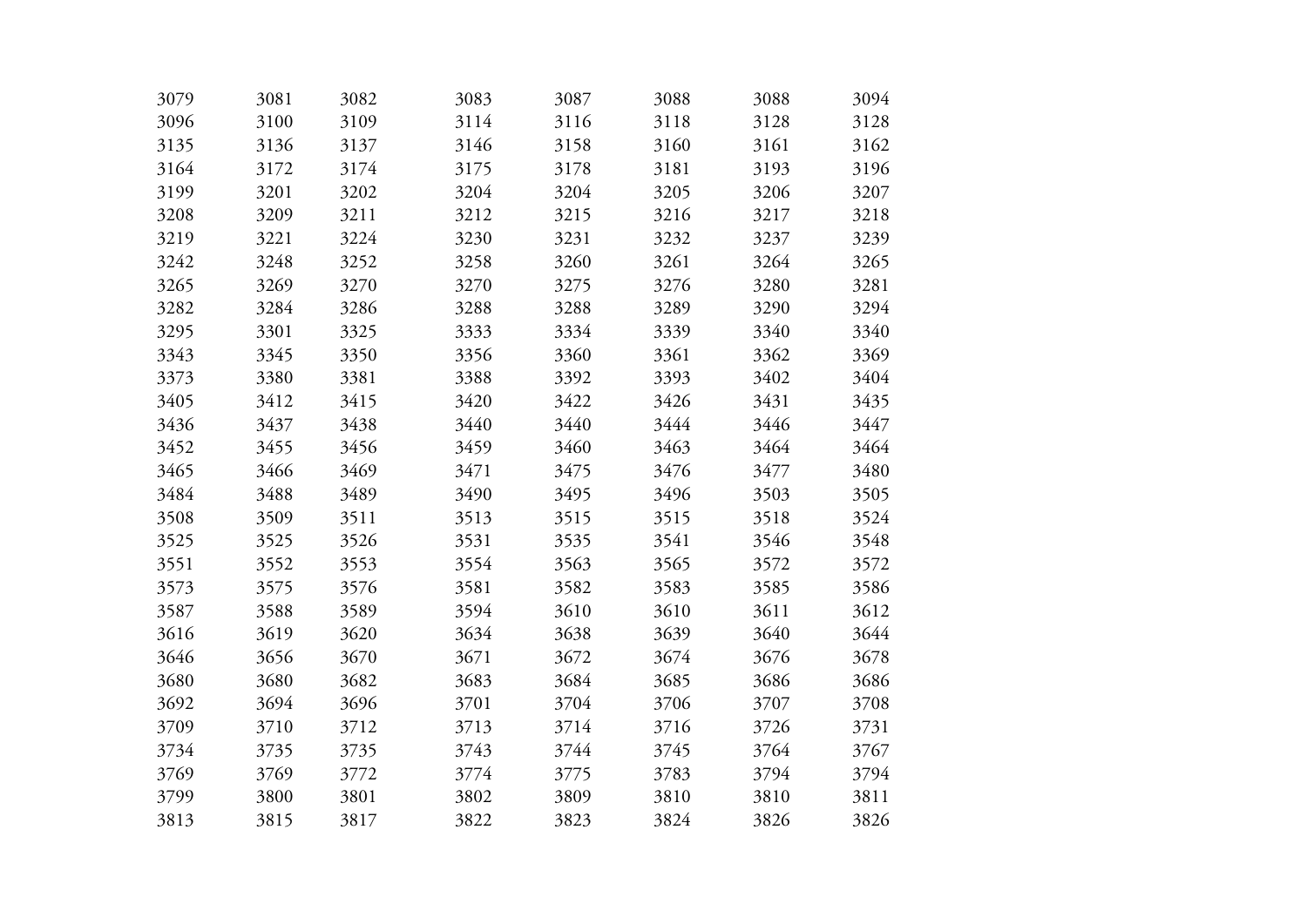| 3828 | 3829 | 3830 | 3830 | 3836 | 3837 | 3838 | 3839 |
|------|------|------|------|------|------|------|------|
| 3839 | 3840 | 3848 | 3854 | 3854 | 3858 | 3862 | 3865 |
| 3866 | 3868 | 3884 | 3887 | 3890 | 3895 | 3903 | 3904 |
| 3906 | 3907 | 3913 | 3917 | 3918 | 3919 | 3923 | 3926 |
| 3930 | 3932 | 3933 | 3939 | 3940 | 3943 | 3949 | 3952 |
| 3955 | 3962 | 3962 | 3965 | 3967 | 3968 | 3969 | 3970 |
| 3972 | 3972 | 3973 | 3974 | 3978 | 3979 | 3980 | 3982 |
| 3983 | 3985 | 3986 | 3987 | 3988 | 3995 | 3999 | 4001 |
| 4001 | 4005 | 4005 | 4008 | 4009 | 4010 | 4013 | 4015 |
| 4017 | 4018 | 4019 | 4023 | 4023 | 4033 | 4036 | 4039 |
| 4040 | 4041 | 4046 | 4048 | 4051 | 4055 | 4056 | 4057 |
| 4058 | 4059 | 4071 | 4084 | 4086 | 4088 | 4093 | 4096 |
| 4104 | 4104 | 4106 | 4107 | 4111 | 4111 | 4111 | 4115 |
| 4116 | 4116 | 4117 | 4120 | 4130 | 4132 | 4133 | 4135 |
| 4136 | 4138 | 4156 | 4157 | 4164 | 4166 | 4167 | 4171 |
| 4179 | 4179 | 4181 | 4181 | 4182 | 4183 | 4187 | 4190 |
| 4197 | 4199 | 4200 | 4201 | 4212 | 4213 | 4219 | 4219 |
| 4222 | 4224 | 4228 | 4231 | 4242 | 4247 | 4248 | 4250 |
| 4251 | 4253 | 4259 | 4260 | 4263 | 4266 | 4267 | 4268 |
| 4271 | 4273 | 4277 | 4278 | 4279 | 4281 | 4283 | 4287 |
| 4288 | 4292 | 4295 | 4297 | 4298 | 4301 | 4302 | 4303 |
| 4304 | 4306 | 4308 | 4312 | 4314 | 4317 | 4318 | 4321 |
| 4324 | 4324 | 4327 | 4331 | 4331 | 4334 | 4341 | 4361 |
| 4363 | 4364 | 4366 | 4366 | 4369 | 4371 | 4372 | 4372 |
| 4374 | 4374 | 4378 | 4381 | 4389 | 4409 | 4411 | 4415 |
| 4426 | 4430 | 4431 | 4432 | 4435 | 4437 | 4440 | 4444 |
| 4461 | 4463 | 4469 | 4471 | 4473 | 4480 | 4482 | 4483 |
| 4486 | 4494 | 4497 | 4499 | 4499 | 4501 | 4507 | 4508 |
| 4510 | 4512 | 4513 | 4519 | 4520 | 4539 | 4566 | 4578 |
| 4586 | 4588 | 4606 | 4612 | 4617 | 4619 | 4620 | 4626 |
| 4630 | 4630 | 4631 | 4634 | 4635 | 4637 | 4640 | 4641 |
| 4642 | 4643 | 4644 | 4645 | 4646 | 4650 | 4651 | 4654 |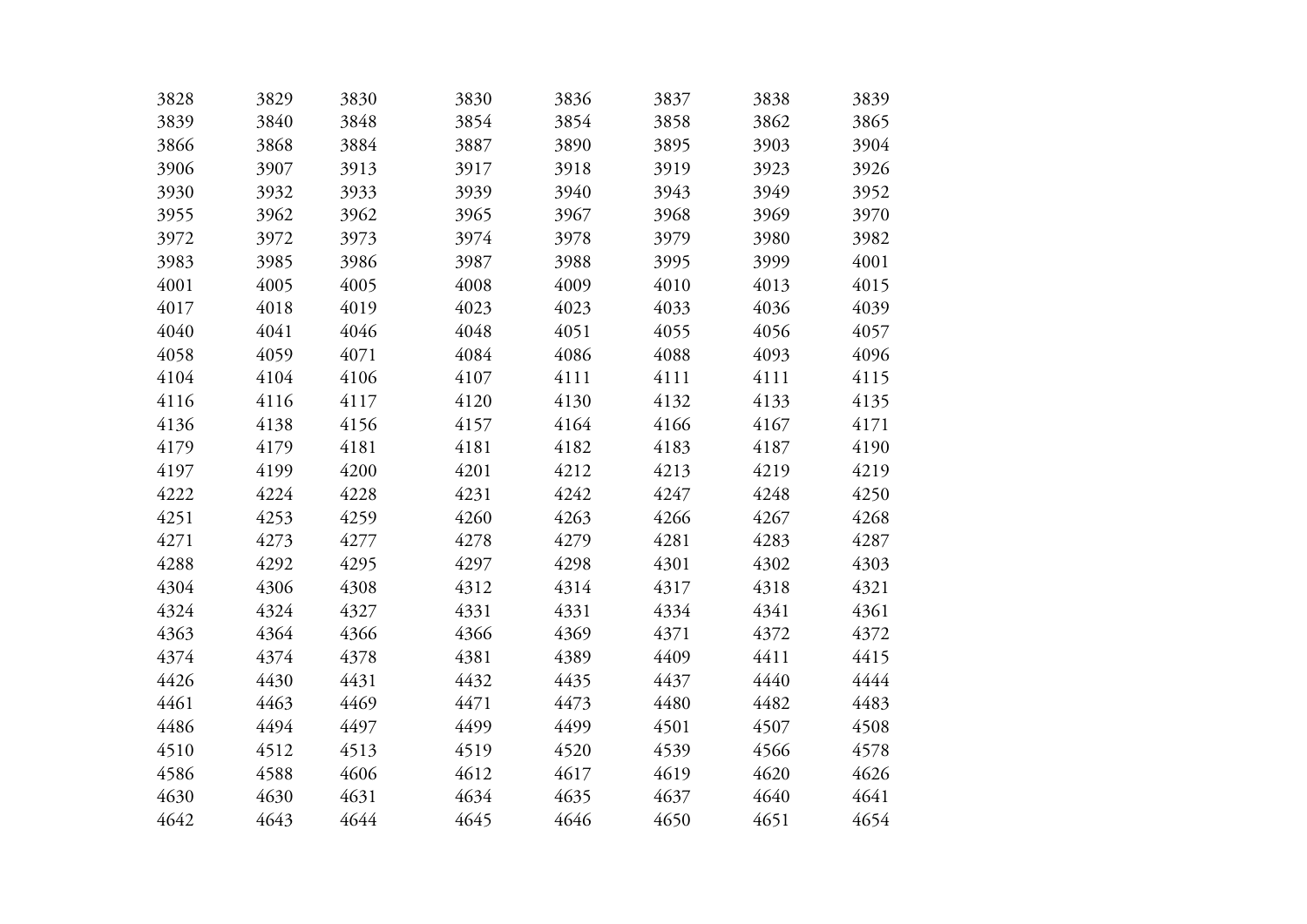| 4655 | 4657 | 4658 | 4659 | 4666 | 4669 | 4670 | 4672 |
|------|------|------|------|------|------|------|------|
| 4673 | 4679 | 4682 | 4688 | 4689 | 4690 | 4710 | 4711 |
| 4736 | 4744 | 4746 | 4747 | 4749 | 4760 | 4761 | 4769 |
| 4769 | 4770 | 4771 | 4781 | 4785 | 4787 | 4788 | 4789 |
| 4796 | 4797 | 4797 | 4799 | 4802 | 4806 | 4807 | 4808 |
| 4821 | 4832 | 4835 | 4846 | 4861 | 4868 | 4870 | 4876 |
| 4878 | 4885 | 4904 | 4905 | 4908 | 4911 | 4912 | 4917 |
| 4921 | 4922 | 4932 | 4940 | 4942 | 4943 | 4948 | 4953 |
| 4954 | 4959 | 4961 | 4963 | 4967 | 4971 | 4972 | 4977 |
| 4980 | 4980 | 4985 | 5006 | 5008 | 5009 | 5010 | 5011 |
| 5018 | 5020 | 5020 | 5039 | 5045 | 5053 | 5064 | 5082 |
| 5084 | 5084 | 5090 | 5094 | 5095 | 5097 | 5098 | 5117 |
| 5118 | 5121 | 5122 | 5128 | 5132 | 5137 | 5137 | 5142 |
| 5143 | 5145 | 5146 | 5148 | 5149 | 5152 | 5153 | 5154 |
| 5155 | 5156 | 5160 | 5163 | 5167 | 5171 | 5171 | 5172 |
| 5175 | 5175 | 5176 | 5180 | 5182 | 5183 | 5184 | 5188 |
| 5189 | 5189 | 5201 | 5205 | 5210 | 5217 | 5221 | 5233 |
| 5237 | 5240 | 5244 | 5248 | 5249 | 5249 | 5252 | 5256 |
| 5259 | 5261 | 5269 | 5270 | 5272 | 5275 | 5278 | 5311 |
| 5313 | 5315 | 5316 | 5317 | 5320 | 5321 | 5323 | 5326 |
| 5327 | 5328 | 5330 | 5332 | 5333 | 5334 | 5334 | 5335 |
| 5335 | 5336 | 5337 | 5338 | 5338 | 5339 | 5339 | 5340 |
| 5342 | 5345 | 5363 | 5364 | 5365 | 5366 | 5367 | 5368 |
| 5369 | 5370 | 5371 | 5372 | 5373 | 5374 | 5378 | 5379 |
| 5380 | 5381 | 5382 | 5385 | 5386 | 5387 | 5388 | 5389 |
| 5389 | 5390 | 5390 | 5390 | 5393 | 5395 | 5396 | 5398 |
| 5399 | 5421 | 5421 | 5423 | 5426 | 5427 | 5428 | 5429 |
| 5429 | 5430 | 5431 | 5436 | 5437 | 5438 | 5439 | 5439 |
| 5440 | 5442 | 5449 | 5452 | 5452 | 5454 | 5457 | 5458 |
| 5462 | 5462 | 5464 | 5466 | 5468 | 5470 | 5473 | 5474 |
| 5476 | 5479 | 5480 | 5489 | 5492 | 5498 | 5499 | 5501 |
| 5501 | 5501 | 5502 | 5502 | 5503 | 5504 | 5504 | 5505 |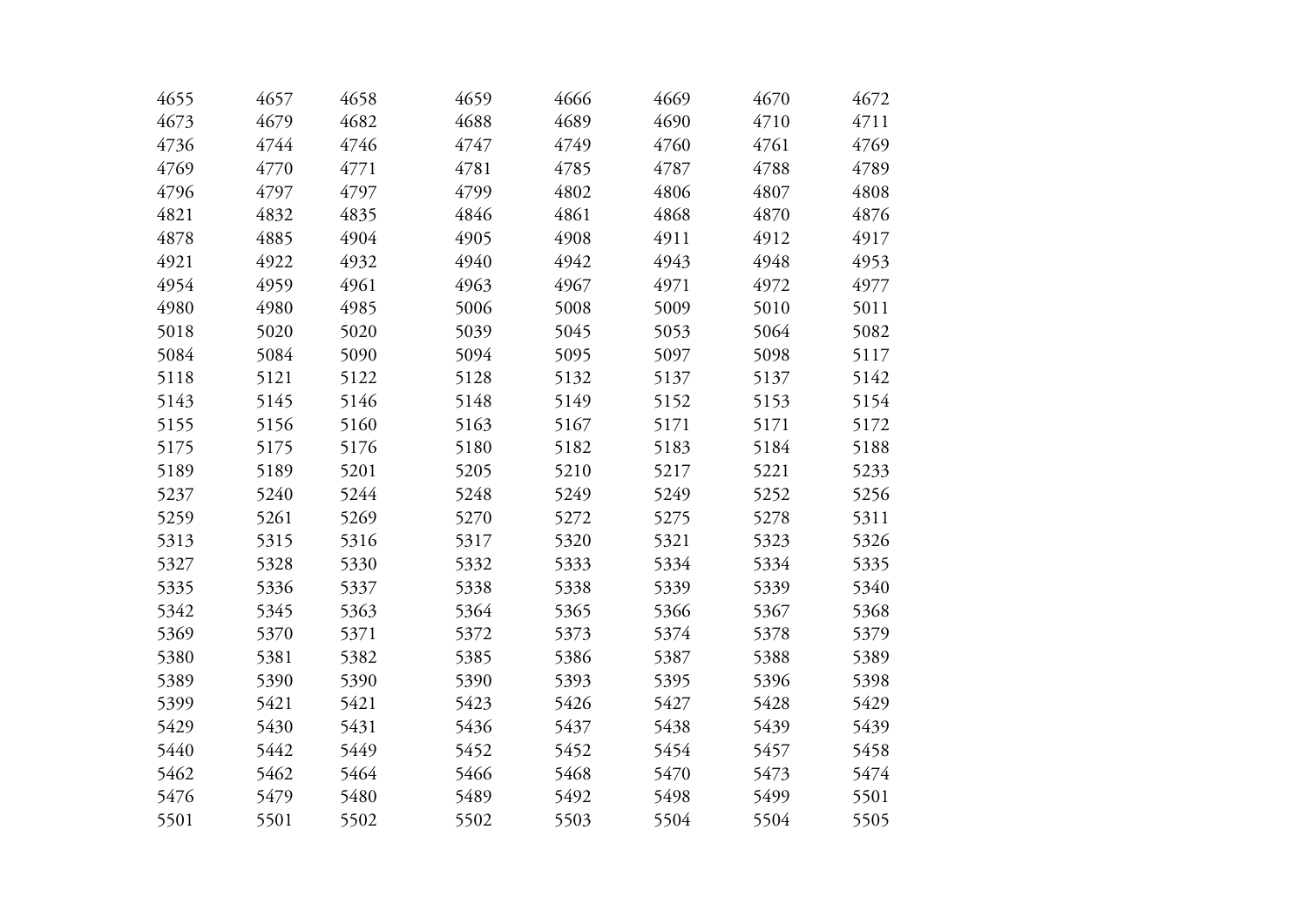| 5507 | 5507 | 5508 | 5510 | 5510 | 5511 | 5511 | 5512 |
|------|------|------|------|------|------|------|------|
| 5513 | 5514 | 5515 | 5517 | 5517 | 5518 | 5518 | 5519 |
| 5519 | 5520 | 5520 | 5520 | 5521 | 5524 | 5525 | 5526 |
| 5528 | 5530 | 5535 | 5540 | 5541 | 5542 | 5546 | 5546 |
| 5547 | 5547 | 5548 | 5552 | 5552 | 5553 | 5554 | 5555 |
| 5556 | 5557 | 5557 | 5559 | 5560 | 5560 | 5563 | 5566 |
| 5569 | 5569 | 5575 | 5576 | 5584 | 5589 | 5594 | 5595 |
| 5596 | 5597 | 5603 | 5604 | 5609 | 5612 | 5614 | 5616 |
| 5617 | 5621 | 5622 | 5626 | 5632 | 5633 | 5635 | 5635 |
| 5641 | 5650 | 5666 | 5669 | 5673 | 5674 | 5687 | 5702 |
| 5703 | 5704 | 5709 | 5712 | 5716 | 5719 | 5738 | 5738 |
| 5751 | 5752 | 5757 | 5761 | 5761 | 5762 | 5763 | 5764 |
| 5765 | 5765 | 5765 | 5766 | 5767 | 5769 | 5770 | 5772 |
| 5773 | 5773 | 5774 | 5775 | 5776 | 5777 | 5778 | 5779 |
| 5780 | 5785 | 5799 | 5814 | 5829 | 5837 | 5841 | 5843 |
| 5847 | 5848 | 5853 | 5854 | 5855 | 5855 | 5855 | 5864 |
| 5870 | 5876 | 5912 | 5912 | 5913 | 5914 | 5916 | 5918 |
| 5928 | 5931 | 5940 | 5945 | 5948 | 5949 | 5951 | 5960 |
| 5967 | 5968 | 5972 | 5974 | 5976 | 5978 | 5982 | 5983 |
| 5984 | 5985 | 5986 | 5986 | 5987 | 5990 | 5991 | 5991 |
| 5992 | 5992 | 5993 | 5994 | 5995 | 5996 | 5997 | 5999 |
| 6000 | 6002 | 6009 | 6012 | 6022 | 6023 | 6042 | 6049 |
| 6051 | 6051 | 6053 | 6065 | 6087 | 6087 | 6092 | 6107 |
| 6108 | 6125 | 6134 | 6141 | 6146 | 6148 | 6149 | 6167 |
| 6171 | 6175 | 6180 | 6217 | 6221 | 6221 | 6223 | 6228 |
| 6228 | 6230 | 6230 | 6231 | 6231 | 6234 | 6236 | 6243 |
| 6245 | 6250 | 6251 | 6252 | 6257 | 6258 | 6269 | 6275 |
| 6281 | 6282 | 6283 | 6288 | 6292 | 6297 | 6299 | 6299 |
| 6300 | 6304 | 6321 | 6321 | 6322 | 6322 | 6323 | 6325 |
| 6330 | 6333 | 6335 | 6337 | 6339 | 6341 | 6355 | 6355 |
| 6359 | 6360 | 6373 | 6376 | 6419 | 6423 | 6423 | 6424 |
| 6426 | 6462 | 6486 | 6487 | 6490 | 6507 | 6509 | 6527 |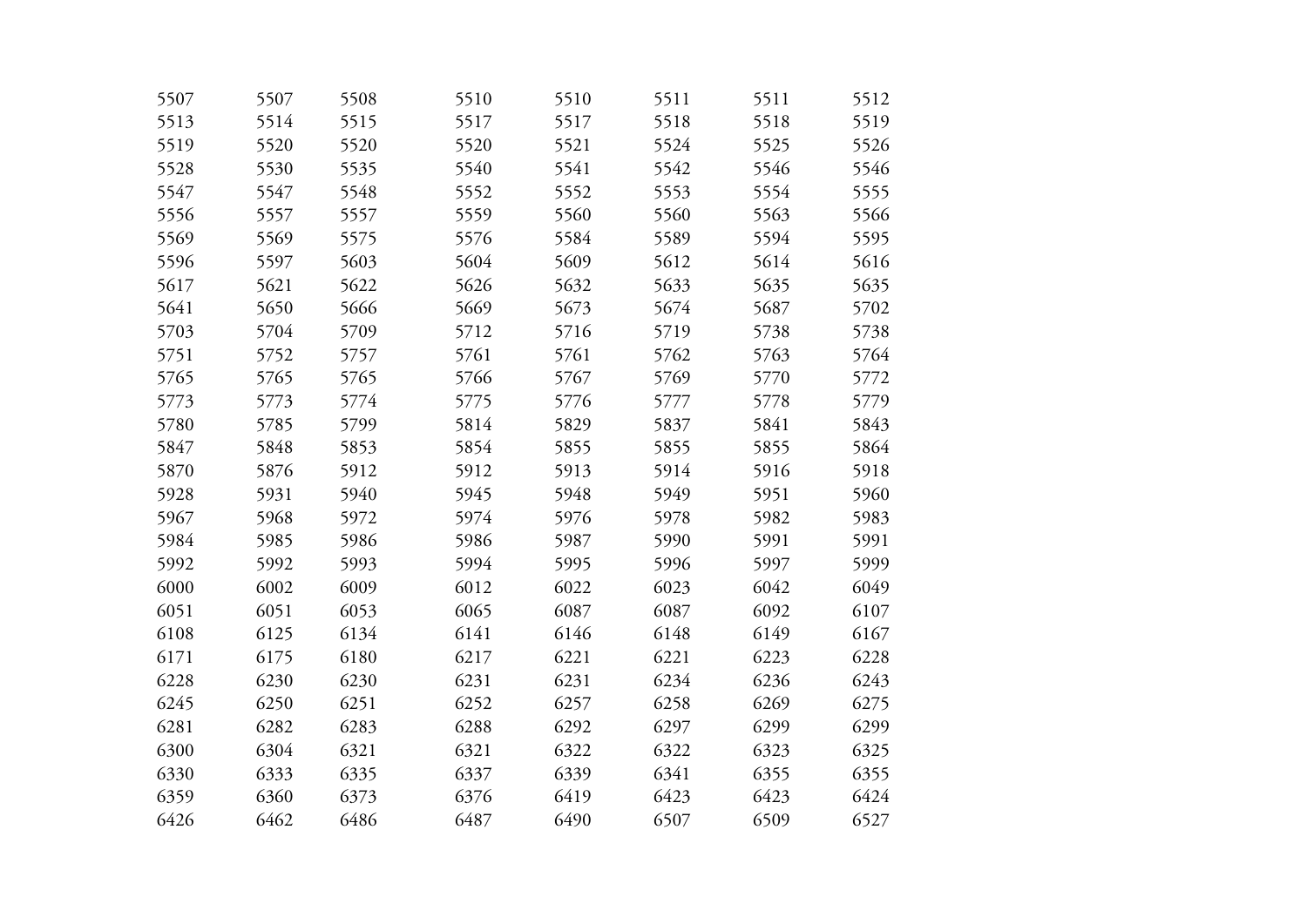| 6533 | 6557 | 6559 | 6563 | 6574 | 6595 | 6604 | 6611 |
|------|------|------|------|------|------|------|------|
| 6611 | 6612 | 6612 | 6619 | 6639 | 6642 | 6650 | 6681 |
| 6690 | 6700 | 6702 | 6706 | 6712 | 6714 | 6728 | 6739 |
| 6747 | 6754 | 6755 | 6765 | 6781 | 6782 | 6794 | 6794 |
| 6797 | 6800 | 6805 | 6812 | 6813 | 6832 | 6839 | 6841 |
| 6842 | 6845 | 6847 | 6856 | 6856 | 6870 | 6874 | 6877 |
| 6886 | 6895 | 6895 | 6898 | 6908 | 6919 | 6921 | 6922 |
| 6924 | 6924 | 6927 | 6931 | 6933 | 6939 | 6939 | 6953 |
| 6960 | 6973 | 6988 | 7039 | 7039 | 7057 | 7062 | 7066 |
| 7066 | 7082 | 7084 | 7139 | 7149 | 7151 | 7152 | 7153 |
| 7154 | 7155 | 7156 | 7157 | 7160 | 7161 | 7168 | 7189 |
| 7190 | 7192 | 7198 | 7215 | 7222 | 7225 | 7227 | 7237 |
| 7243 | 7243 | 7249 | 7250 | 7262 | 7264 | 7268 | 7269 |
| 7272 | 7276 | 7277 | 7278 | 7278 | 7279 | 7280 | 7283 |
| 7286 | 7290 | 7298 | 7298 | 7299 | 7304 | 7307 | 7315 |
| 7319 | 7337 | 7351 | 7360 | 7362 | 7392 | 7405 | 7405 |
| 7406 | 7407 | 7408 | 7414 | 7420 | 7424 | 7457 | 7481 |
| 7484 | 7485 | 7485 | 7494 | 7496 | 7507 | 7521 | 7524 |
| 7530 | 7530 | 7531 | 7535 | 7536 | 7537 | 7538 | 7540 |
| 7544 | 7554 | 7568 | 7584 | 7589 | 7591 | 7595 | 7598 |
| 7599 | 7603 | 7606 | 7631 | 7644 | 7651 | 7653 | 7654 |
| 7663 | 7664 | 7664 | 7666 | 7666 | 7667 | 7668 | 7668 |
| 7669 | 7670 | 7671 | 7671 | 7674 | 7675 | 7679 | 7683 |
| 7690 | 7702 | 7706 | 7707 | 7708 | 7709 | 7709 | 7710 |
| 7712 | 7713 | 7717 | 7718 | 7719 | 7720 | 7724 | 7730 |
| 7742 | 7744 | 7753 | 7757 | 7758 | 7759 | 7761 | 7766 |
| 7767 | 7771 | 7773 | 7775 | 7776 | 7777 | 7778 | 7778 |
| 7779 | 7788 | 7797 | 7821 | 7822 | 7825 | 7838 | 7844 |
| 7852 | 7860 | 7872 | 7877 | 7887 | 7888 | 7889 | 7893 |
| 7893 | 7901 | 7901 | 7904 | 7908 | 7910 | 7919 | 7934 |
| 7937 | 7971 | 7972 | 7978 | 7981 | 7982 | 7984 | 7988 |
| 7998 | 8003 | 8007 | 8028 | 8041 | 8042 | 8043 | 8048 |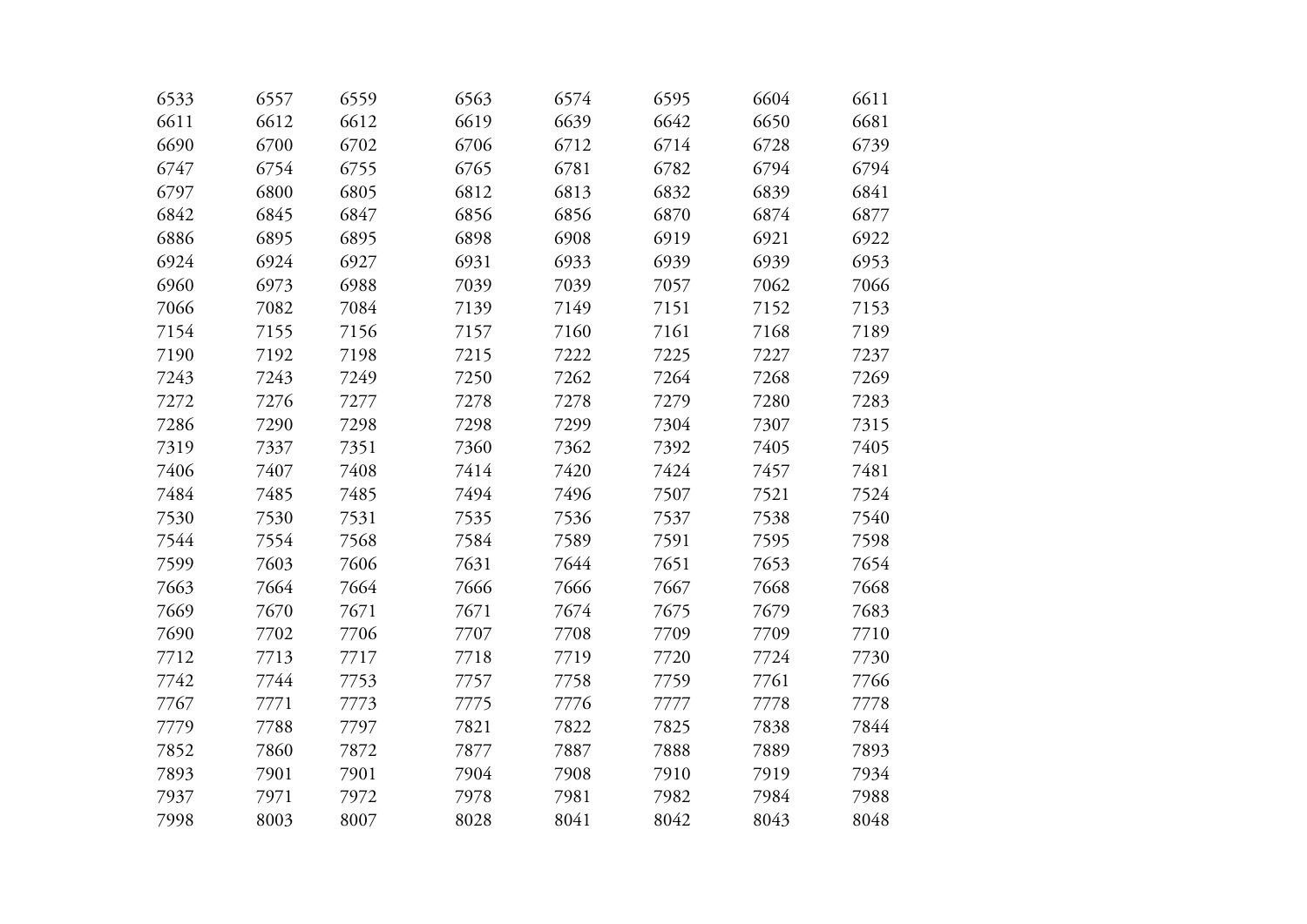| 8052 | 8053 | 8054 | 8055 | 8058 | 8085 | 8086 | 8094 |
|------|------|------|------|------|------|------|------|
| 8118 | 8123 | 8125 | 8130 | 8135 | 8137 | 8153 | 8154 |
| 8159 | 8178 | 8178 | 8189 | 8190 | 8196 | 8206 | 8221 |
| 8229 | 8234 | 8236 | 8245 | 8254 | 8259 | 8265 | 8267 |
| 8272 | 8273 | 8277 | 8279 | 8282 | 8283 | 8290 | 8331 |
| 8332 | 8358 | 8358 | 8361 | 8380 | 8403 | 8431 | 8431 |
| 8441 | 8444 | 8445 | 8449 | 8451 | 8451 | 8455 | 8460 |
| 8462 | 8481 | 8494 | 8509 | 8515 | 8517 | 8517 | 8522 |
| 8523 | 8524 | 8525 | 8529 | 8531 | 8531 | 8532 | 8537 |
| 8538 | 8545 | 8548 | 8552 | 8553 | 8558 | 8564 | 8592 |
| 8601 | 8632 | 8640 | 8651 | 8660 | 8668 | 8669 | 8672 |
| 8686 | 8688 | 8697 | 8708 | 8722 | 8725 | 8726 | 8746 |
| 8746 | 8750 | 8754 | 8761 | 8770 | 8775 | 8775 | 8780 |
| 8781 | 8782 | 8783 | 8789 | 8790 | 8793 | 8806 | 8806 |
| 8807 | 8818 | 8819 | 8820 | 8823 | 8825 | 8828 | 8829 |
| 8830 | 8831 | 8832 | 8833 | 8833 | 8837 | 8837 | 8839 |
| 8840 | 8844 | 8846 | 8858 | 8862 | 8863 | 8863 | 8868 |
| 8868 | 8870 | 8873 | 8873 | 8874 | 8874 | 8875 | 8881 |
| 8883 | 8885 | 8886 | 8887 | 8888 | 8888 | 8890 | 8891 |
| 8894 | 8897 | 8897 | 8899 | 8906 | 8924 | 8930 | 8938 |
| 8940 | 8945 | 8949 | 8949 | 8952 | 8954 | 8955 | 8957 |
| 8959 | 8959 | 8963 | 8964 | 8965 | 8967 | 8967 | 8973 |
| 8974 | 8975 | 8978 | 8979 | 8980 | 9003 | 9004 | 9005 |
| 9006 | 9006 | 9010 | 9015 | 9024 | 9025 | 9028 | 9030 |
| 9032 | 9036 | 9037 | 9038 | 9039 | 9055 | 9056 | 9061 |
| 9062 | 9063 | 9065 | 9066 | 9075 | 9083 | 9092 | 9093 |
| 9101 | 9107 | 9108 | 9108 | 9123 | 9124 | 9126 | 9128 |
| 9133 | 9141 | 9147 | 9148 | 9151 | 9156 | 9160 | 9163 |
| 9169 | 9180 | 9184 | 9187 | 9191 | 9198 | 9202 | 9203 |
| 9203 | 9219 | 9225 | 9230 | 9233 | 9239 | 9240 | 9248 |
| 9271 | 9273 | 9274 | 9276 | 9292 | 9297 | 9303 | 9304 |
| 9305 | 9307 | 9308 | 9309 | 9316 | 9318 | 9320 | 9321 |